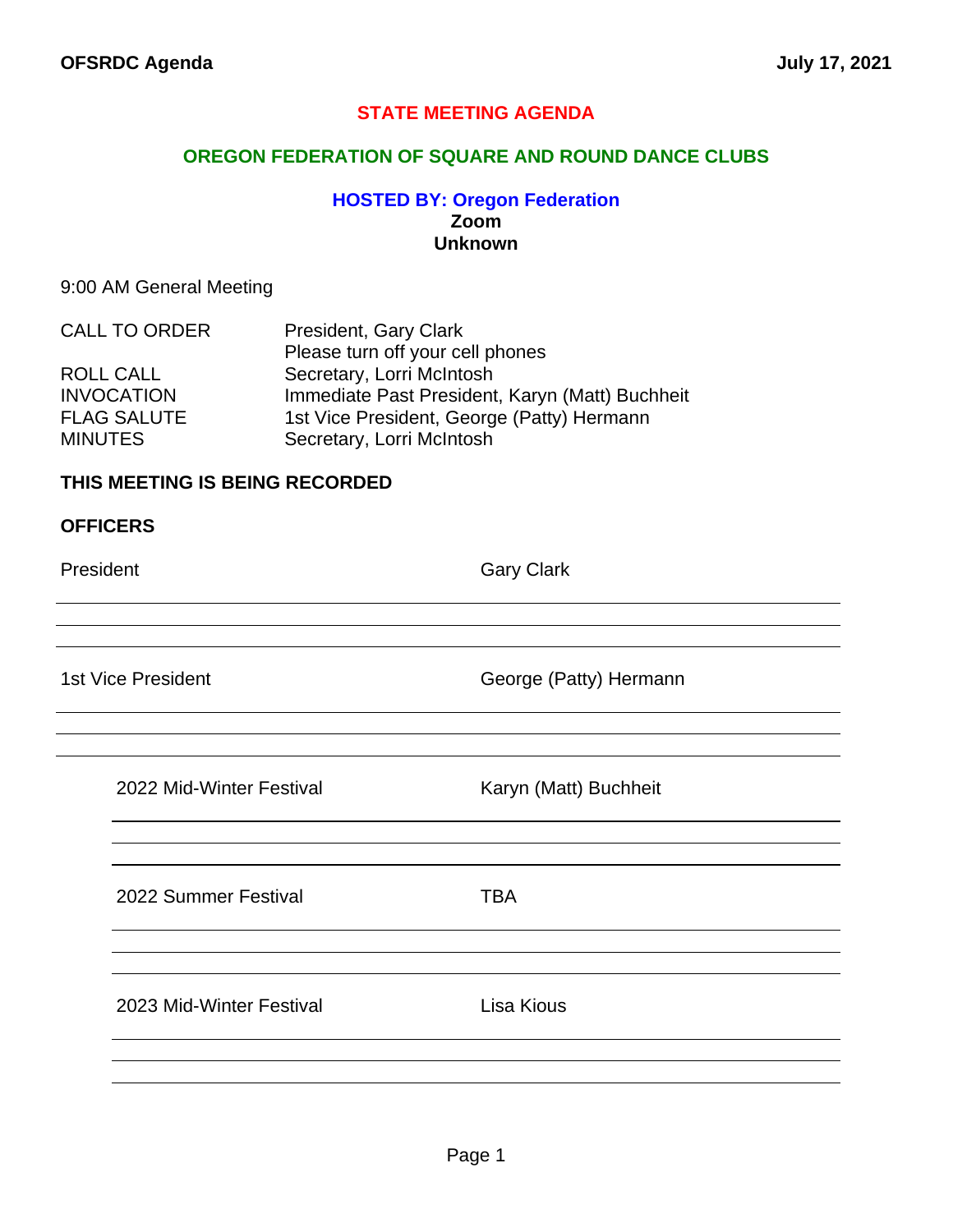|                  | <b>Oregon Federation News</b> | Tim (Kathy) Roberts    |
|------------------|-------------------------------|------------------------|
|                  |                               |                        |
|                  | 2nd Vice President            | Tim Keck (Tami Helms)  |
| Secretary        |                               | Lorri McIntosh         |
| <b>Treasurer</b> |                               | Marilyn (Ron) Schmit   |
|                  | Membership                    | <b>Denny Fullerton</b> |
|                  | Insurance                     | Marilyn (Ron) Schmit   |
|                  | <b>Past President</b>         | Karyn (Matt) Buchheit  |
|                  | <b>APPOINTED OFFICERS</b>     |                        |
|                  | Parliamentatian               | Tim (Kathy) Roberts    |
|                  |                               |                        |
|                  | <b>Education/Publicity</b>    | Kathy (Tim) Roberts    |
|                  |                               |                        |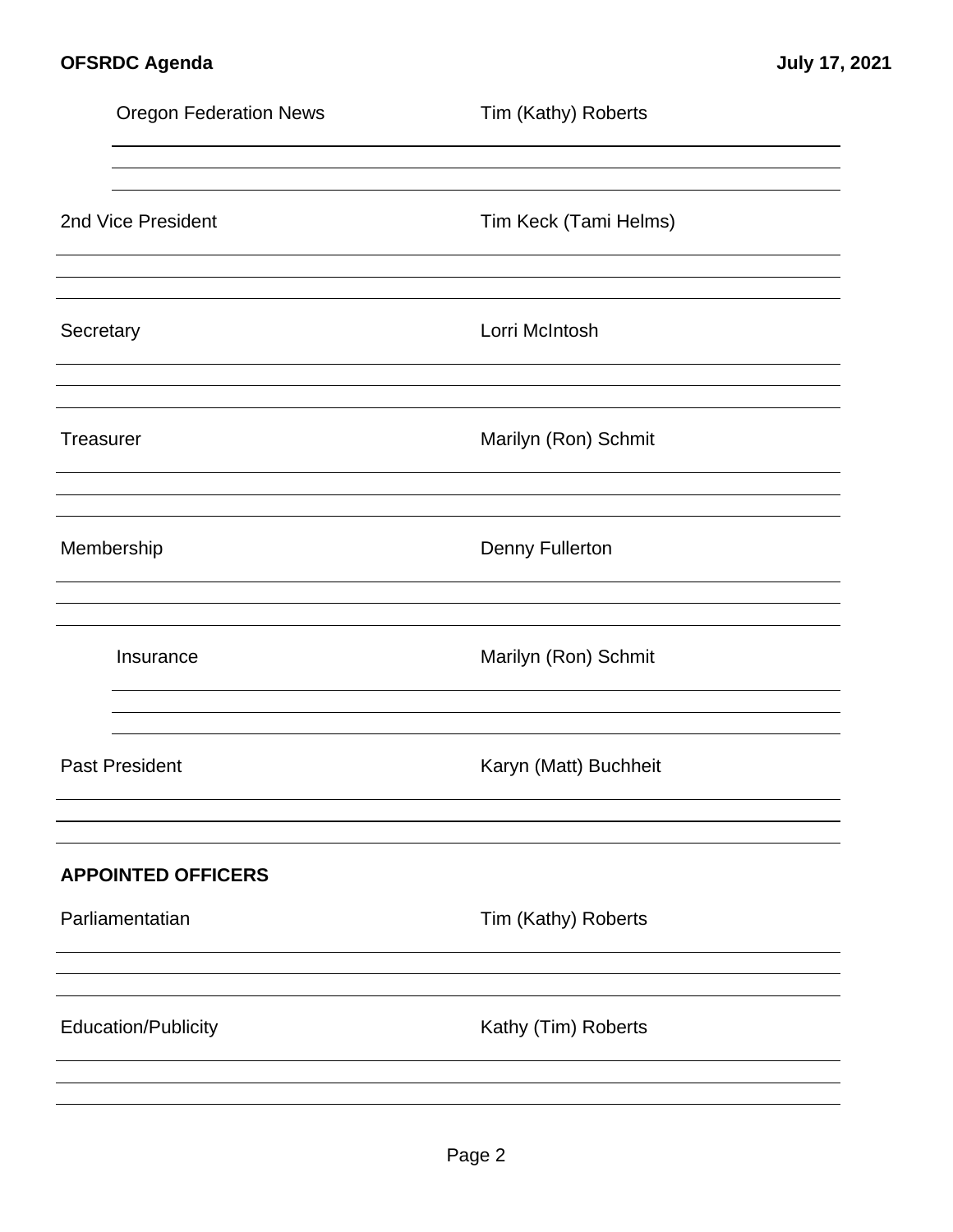| Historian               | Marilyn (Ron) Schmit               |
|-------------------------|------------------------------------|
| <b>COMMITTEE CHAIRS</b> |                                    |
| Licensing               | <b>Ralph Lambert</b>               |
| <b>Youth Activities</b> | <b>Thomas Buchheit</b>             |
| <b>ORDTA</b>            | Tami Helms (Tim Keck)              |
| Round Dance Sreening    | Tami Helms (Tim Keck)              |
| <b>Caller Liaison</b>   | <b>Terry Halley (Betty Chipps)</b> |
| Webmaster               | Tim (Kathy) Roberts                |
| <b>State Fair</b>       | Marilyn (Ron) Schmit               |
| <b>Background Check</b> | Tim (Kathy) Roberts                |
|                         |                                    |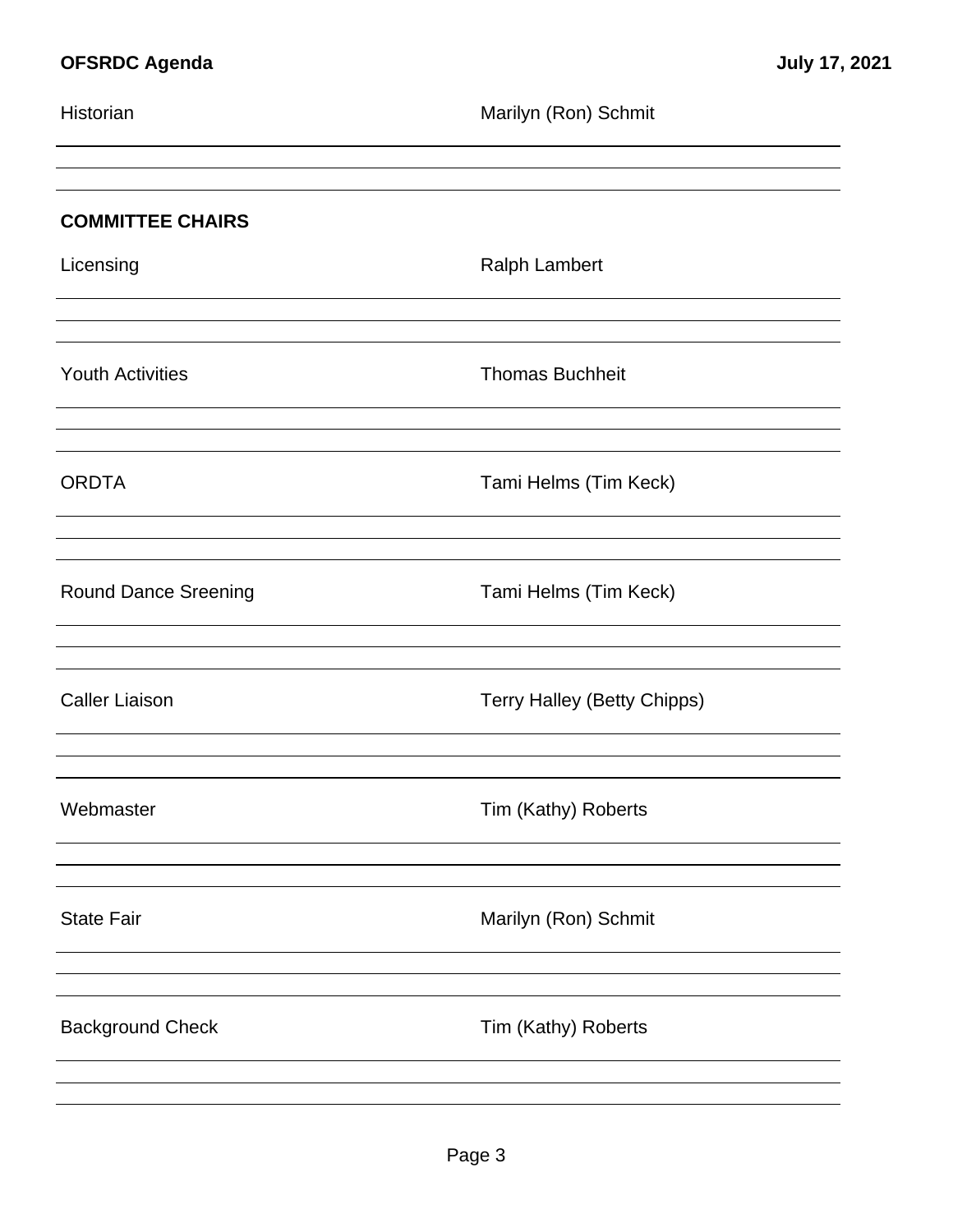# **OFSRDC Agenda July 17, 2021**

### **OLD BUSINESS**

| Α.                            | Summer Festival 2022 and beyond       |                        |  |  |
|-------------------------------|---------------------------------------|------------------------|--|--|
|                               |                                       |                        |  |  |
| В.                            | Motion (tabled) to have online voting |                        |  |  |
|                               |                                       |                        |  |  |
| C.                            |                                       |                        |  |  |
|                               |                                       |                        |  |  |
| <b>RECESS</b>                 |                                       |                        |  |  |
| <b>NEW BUSINESS</b>           |                                       |                        |  |  |
| Α.                            |                                       |                        |  |  |
|                               |                                       |                        |  |  |
| <b>DELEGATES</b>              |                                       |                        |  |  |
| <b>Blue Mountains Council</b> |                                       | David (Sally) Stutzman |  |  |
|                               |                                       |                        |  |  |
| <b>Central Oregon Council</b> |                                       | Joyce Welton           |  |  |
|                               |                                       |                        |  |  |
| <b>Emerald Empire Council</b> |                                       | Zola (Ray) Jones       |  |  |
|                               |                                       |                        |  |  |
| Interstate Highlanders        |                                       | Cece (Sarge) Glidewell |  |  |
|                               |                                       |                        |  |  |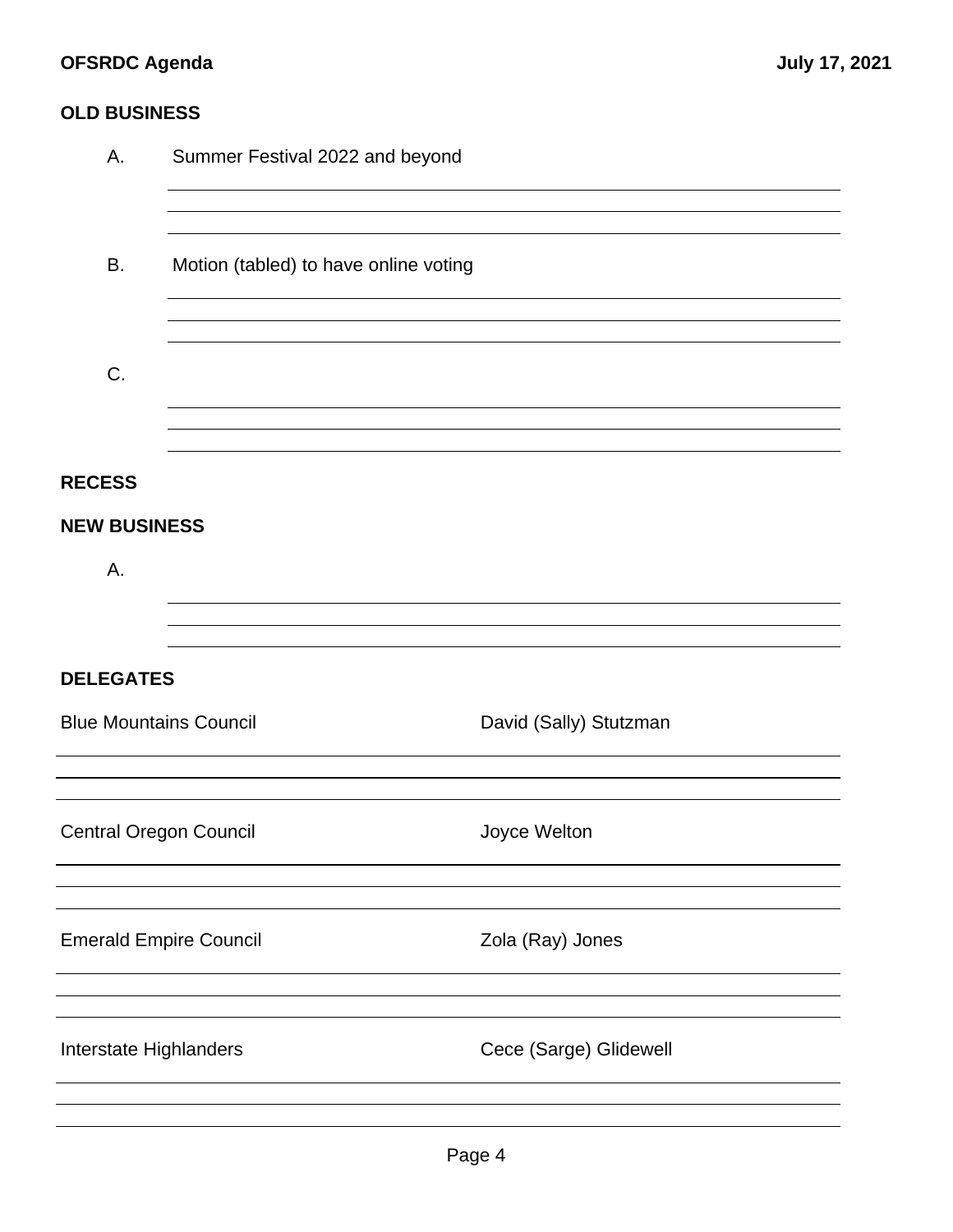# **OFSRDC Agenda July 17, 2021**

| Mid-Willamette Area                | Julia Buchheit       |
|------------------------------------|----------------------|
|                                    |                      |
| <b>Portland Area Council</b>       | <b>Betty Chipps</b>  |
|                                    |                      |
| Rogue-Sis-Q Council                | <b>Blake Smith</b>   |
|                                    |                      |
| <b>South Coast Council</b>         | Dave (Patty) Coooper |
|                                    |                      |
| <b>Tualatin Valley Council</b>     | Josie Rosenbury      |
|                                    |                      |
| Umpqua Area Council                | <b>Gabriel Smith</b> |
|                                    |                      |
| <b>ACTIVE GOODWILL AMBASSADORS</b> |                      |
| Rikki Lobato                       |                      |
|                                    |                      |
| Roger & Linda Putzler              |                      |
|                                    |                      |
|                                    |                      |
| <b>GOOD OF THE ORDER</b>           |                      |
| <b>NEXT SCHEDULED MEETING</b>      |                      |